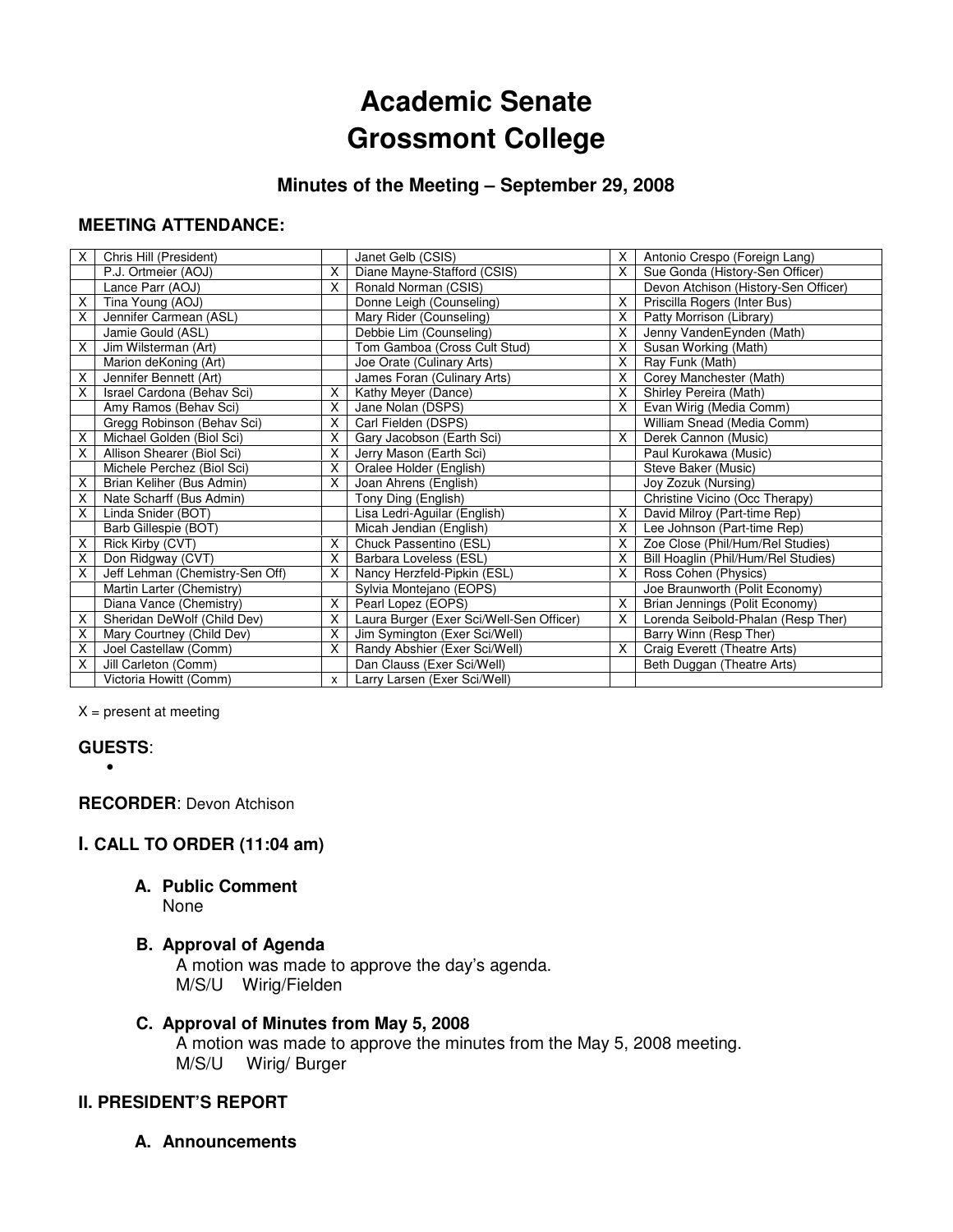- a. Dianne Mayne-Stafford is stepping down as DE Coordinator; search is open for new DE Coordinator. Additionally, Academic Senate President nominations are open.
- b. Student Success Committee nominees are Rafael Gutierrez (BIO) and Sue Jensen (ENG). Nominations were closed for this position because no additional nominations were made—the nominees will be notified this afternoon and will be asked to answer some questions about the position; these answers will be sent out to Senators by the end of the week. Vote on this will happen in 10/6/08 Senate meeting.
- c. Parking Situation: reminder to faculty to not park on campus or on side streets; the issue of students parking at Gillespie Field is being discussed, though security poses an issue. Also, trash is becoming a problem in neighborhoods; Senators agreed that a day for faculty to pick up trash would be a good idea. Also, Tim Flood is looking into trashcans on the corners of campus.
- **B. Faculty Recognition:** For Raul Sandelin (P/T Senate Rep); Scott Barr (Academic Senate Officer); Chuck Passentino (SLO Coordinator/Accreditation Co-Author)
- **C. Osher Initiative Presentation:** Ernie Ewin and Beth Smith presented Osher Foundation scholarship grant initiative. The initiative provides \$25Million grant to California Community Colleges, and provides for an additional \$25Million grant if Community Colleges can raise \$50Million. These perpetual funds would provide student scholarships to those in financial need. Grossmont would need to raise \$548,000 (Grossmont makes up 1.14% of CCC students) to meet our share; though it seems daunting, we can do it (and we still get matching funds for whatever we raise, even if it doesn't reach goal). Ernie asked Senators to come back with fundraising ideas in the community, ideas for who might serve on this fundraising committee and also to encourage faculty/staff to donate (can be done via automatic withdrawal via the Foundation website). Ernie also reminded Senators that the Gala was on 10/25/08.

## **III.COMMITTEE REPORTS**

**A. Curriculum**: Sue Gonda informed Senate that the 1 day site visit by the Accreditation team would be 11/5/08. The Senate had voted in 2006 to place the SLOs in the Course Syllabi. Last semester, however, the Curriculum Committee recommended to Senate that SLOs be placed, instead, in the Course Outline of Record instead, based on conversations happening around the state. After conversations with Curriculum chairs across the state over the past four months, the Curriculum Committee now recommends that the SLOs remain on the Course Syllabi until which time that they are firm (probably a couple of years from now) at which point Curriculum will visit the idea of putting them in Addendums to the CORs (placing them directly in the CORs would require a lengthy approval process through Curriculum any time a change was made). The State is also currently talking about where to house SLOs and we should find out in the next six months or so what the recommendation from the state is. Chuck reminded faculty that we didn't have very many syllabi with SLOs in them during the October 2007 visit and that all faculty needed to include SLOs in their syllabi.

## **IV. ACTION ITEMS**

None